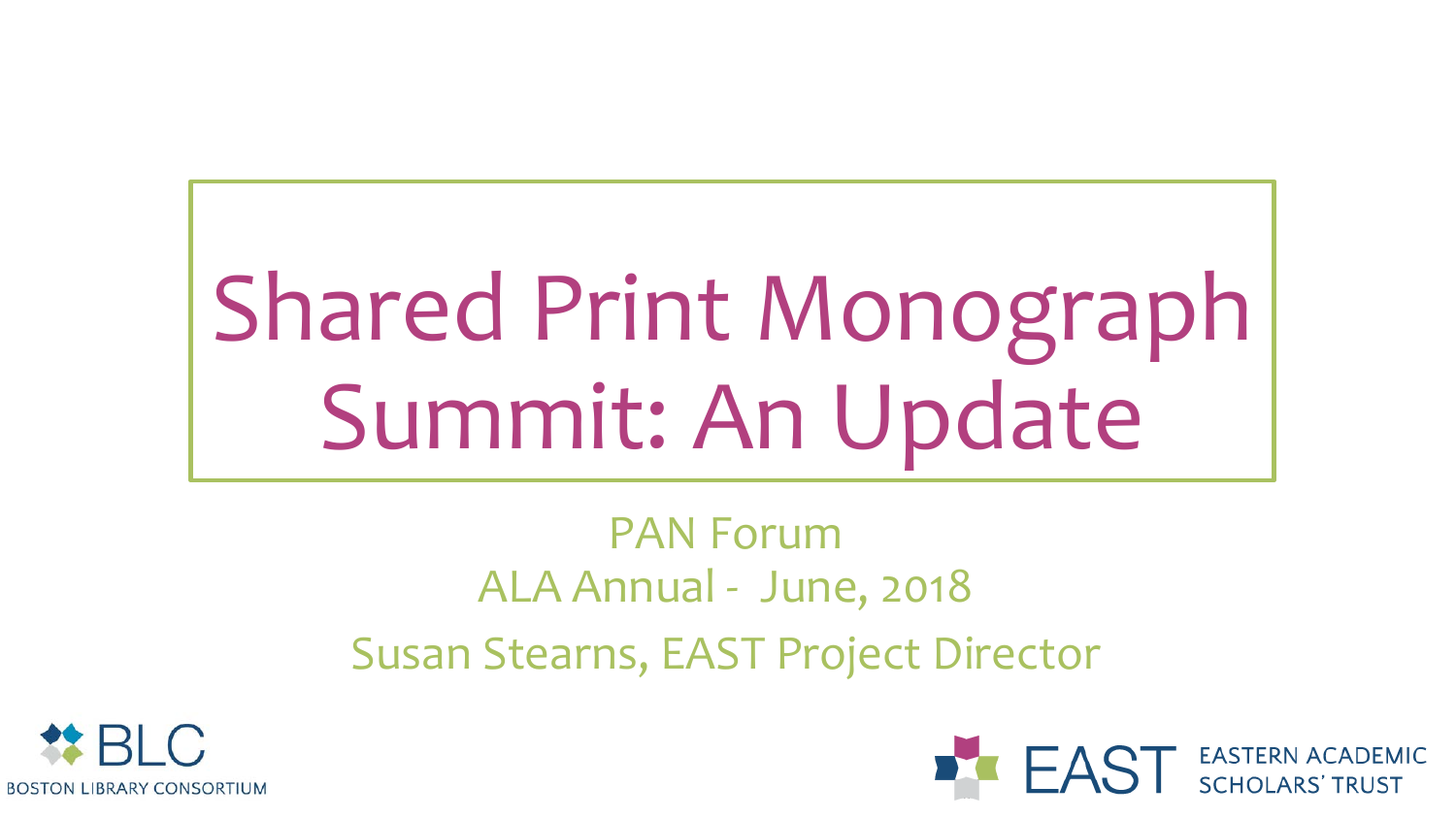#### What/Who/When/Where…..Why?

- A summit sponsored by EAST and funded by Mellon
- Program staff from North American shared print programs focus on monographs
- Other thought leaders, funders for details see the Summit site <https://sites.google.com/a/blc.org/summit/>
- April 5-6, 2018 in Boston
- Focus on collaboration and coordination
- Active engagement, remove barriers to collaboration, make active commitments to work together, chart a path forward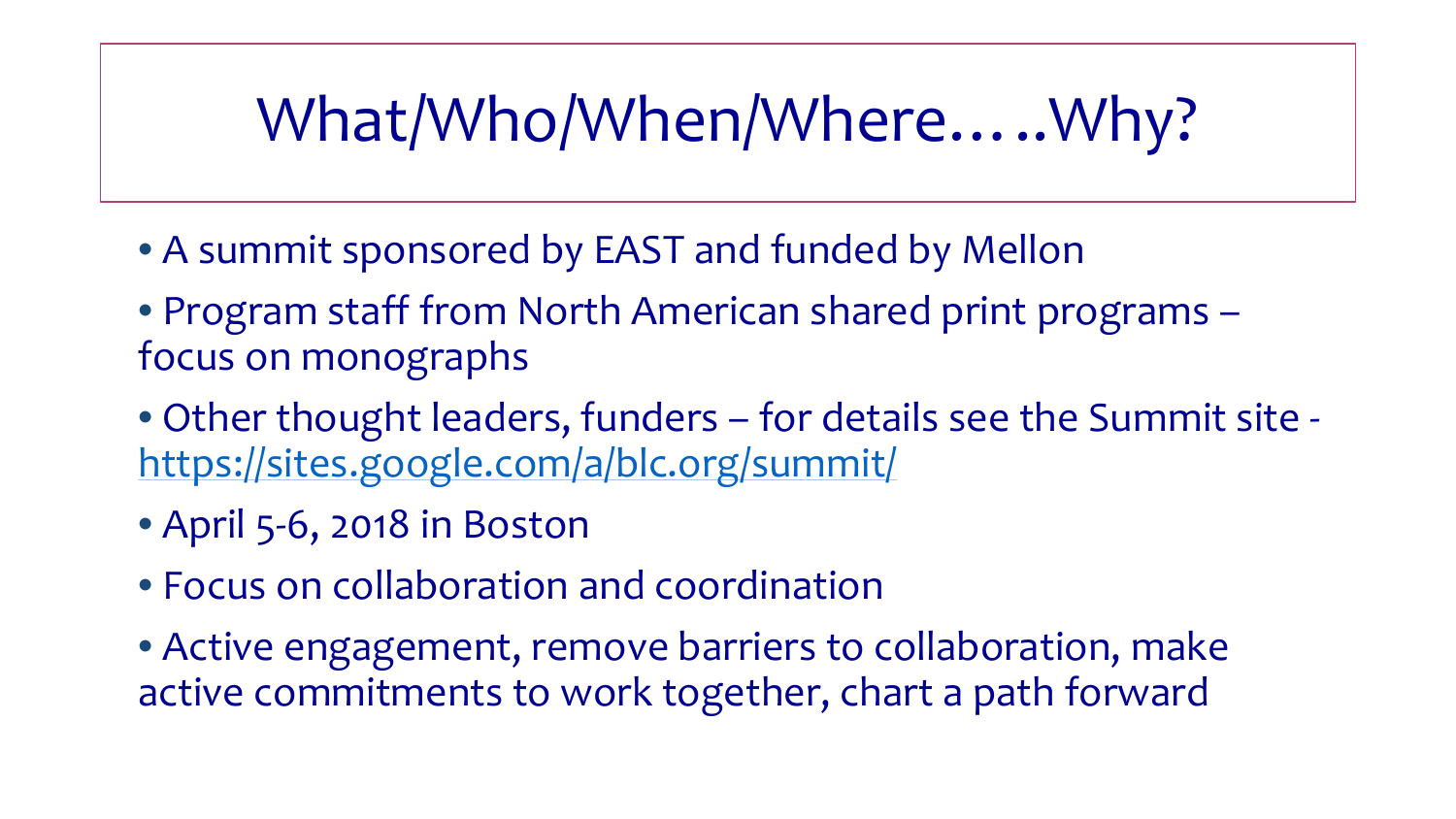#### The Two Days

- Maureen Sullivan, Facilitator
- Jeff Kosokoff, Recorder
- Combination of large and small group sessions
- Focused on a set of key questions:
	- •What are we trying to accomplish with collaboration?
	- •What are the challenges and opportunities?
	- •What are the essential components to enable collaboration?
	- •What do these components suggest are the most critical priorities?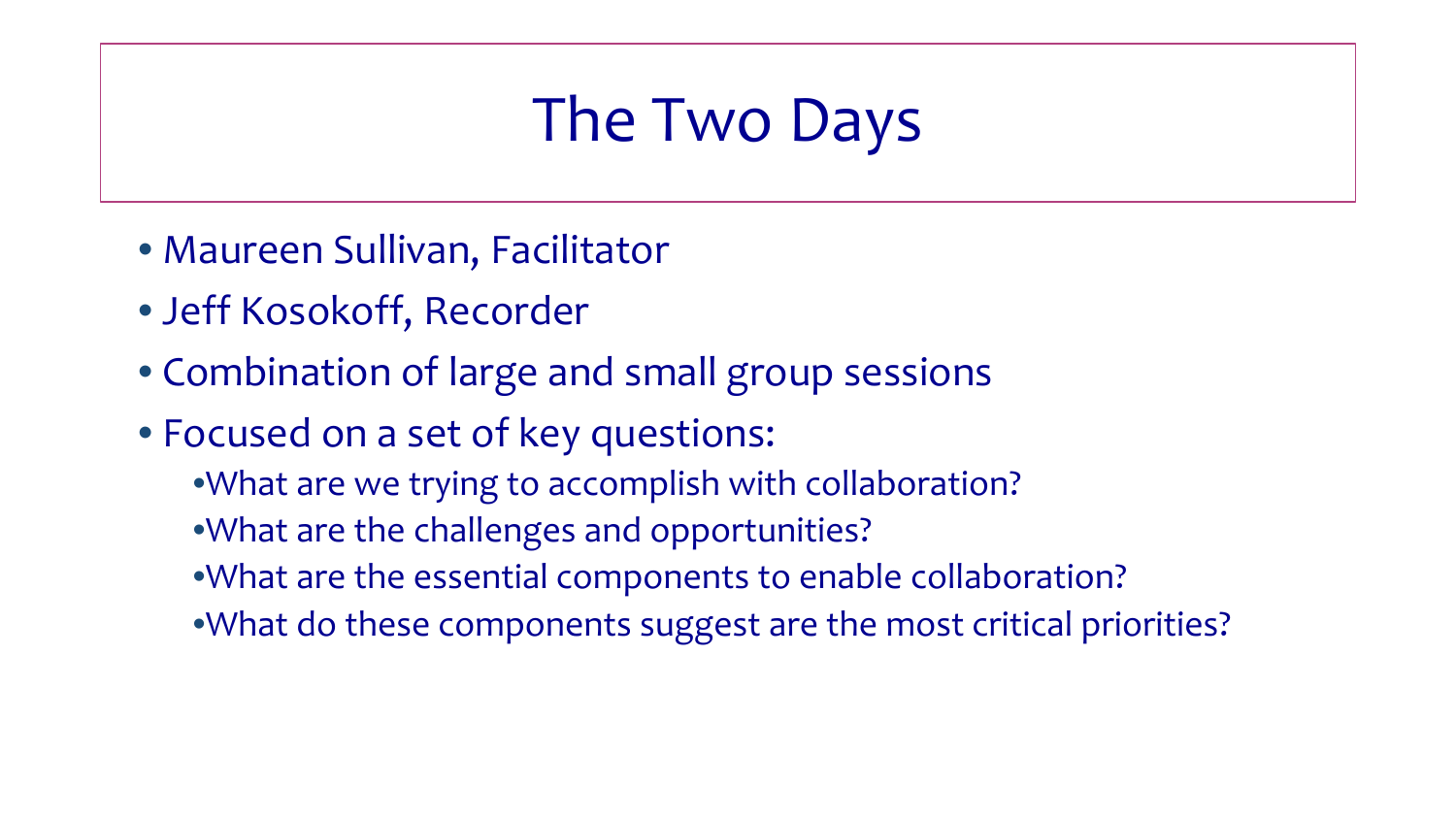#### Key Priorities

- Shared open data on retention commitments
- Research on risk and related issues
- Establishing community standards and compliance
- Connecting online availability/access to retention
- Federated organizational structure
- Developing narratives on the value of shared print for various audiences and stakeholders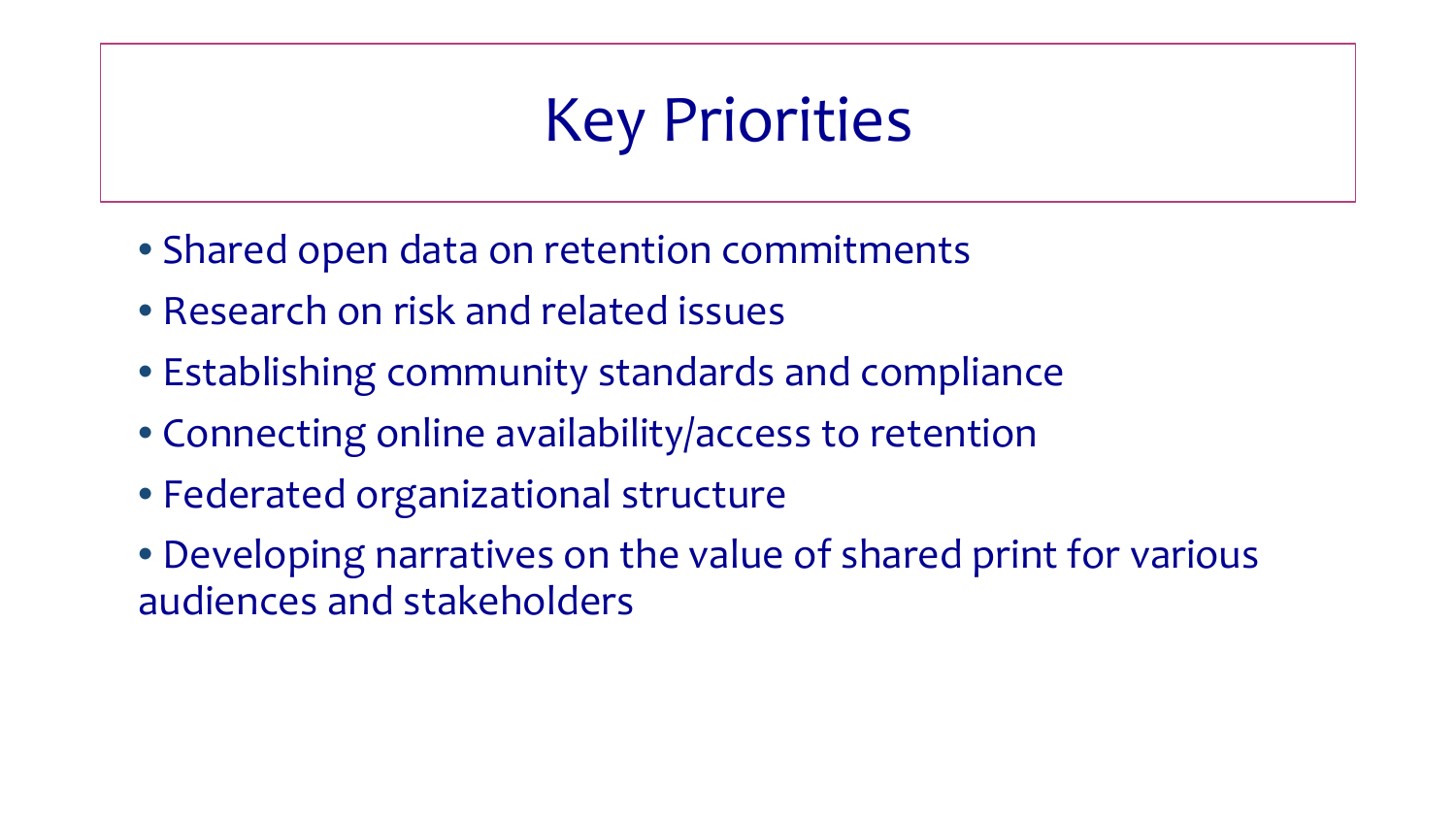## The Working Groups

- Organizational Structure convened by Kirsten Leonard, PALNI
- Shared Open Retention Data convened by Lizanne Payne, HathiTrust
- Resource Sharing convened by Doug Brigham, COPPUL
- Standards convened by Mei Mendez, EAST
- Risk Research convened by Ian Bogus, ReCap
- Communications convened by Galadriel Chilton, Ivy Plus Libraries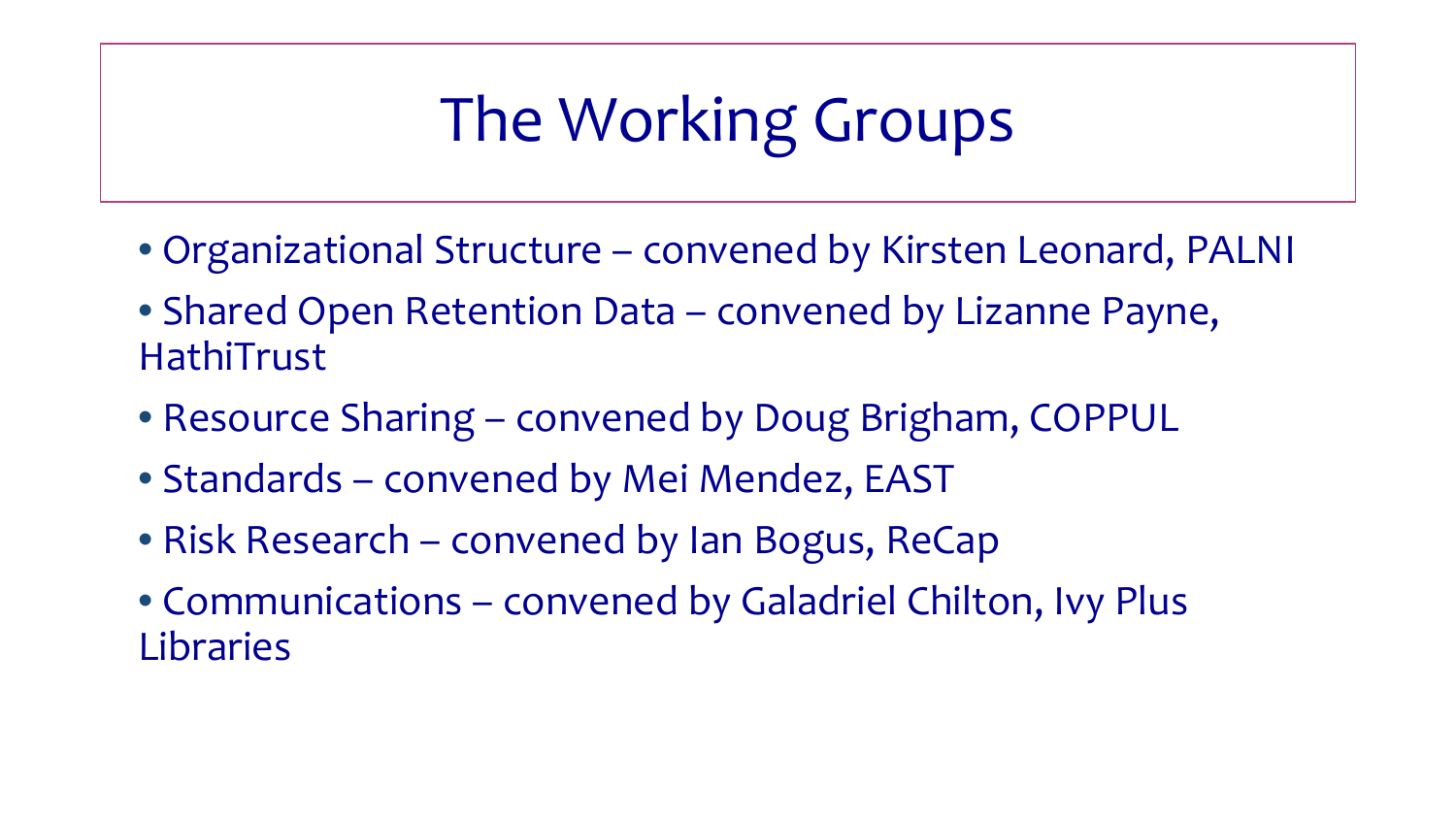# Organizational Structure Working Group

**Charge:** The purpose of this working group is to recommend an organizational structure to support collaboration among shared print monograph initiatives in North America by coordinating the long-term preservation, accessibility and integrity of monographic resources.

#### **The Working Group will:**

Create a report recommending a organizational structure that supports collaboration and resource sharing that will be delivered to the community at the next summit.

#### **Deliverables:**

Recommend an interim advisory and reporting structure to support the working groups to do their work

Recommendation of an ongoing organizational structure to the collaborative group of participants **Time Frame:**

Date of preliminary report: EAST Summit Part 2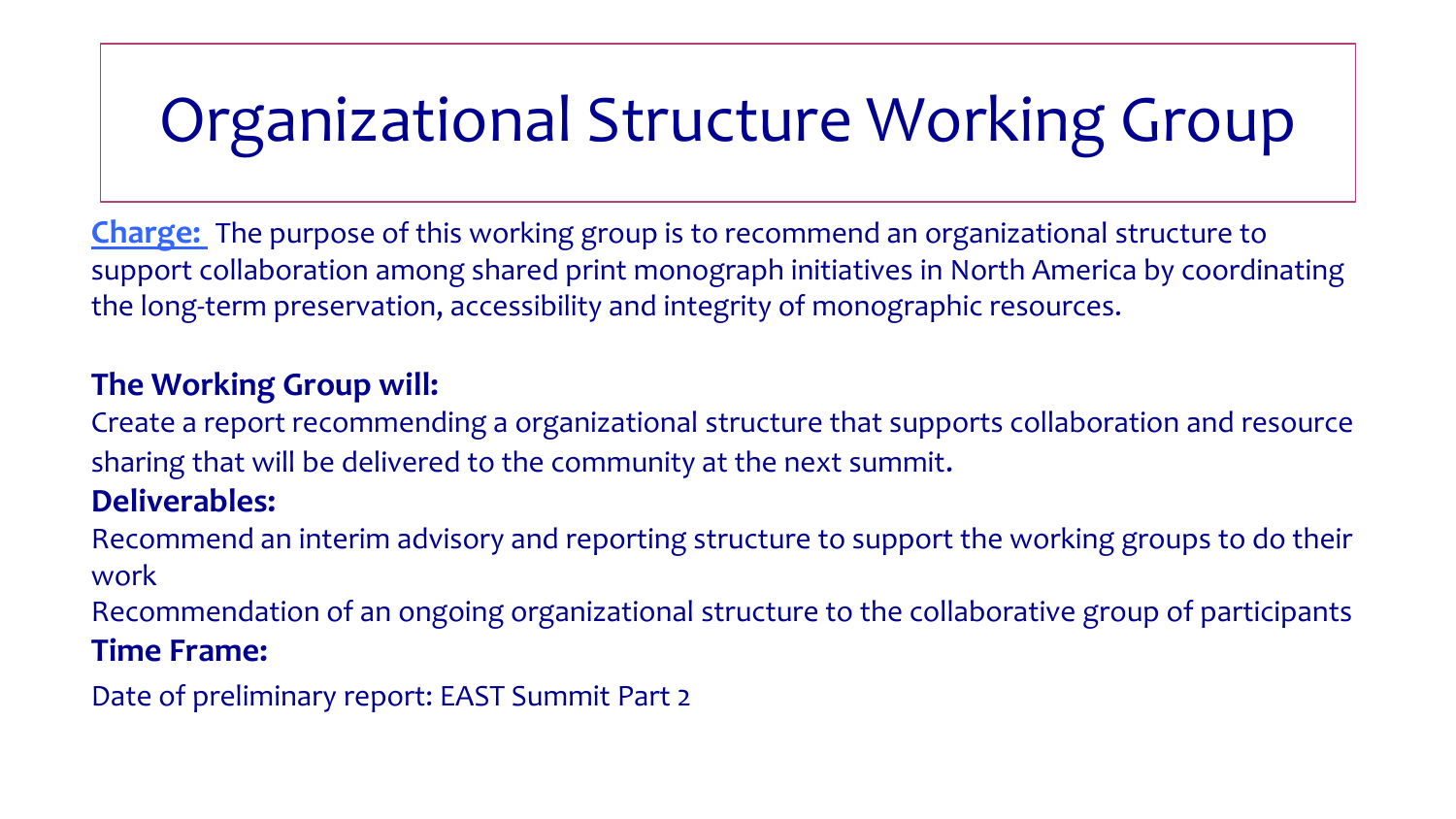## Organization Guiding Principles: Some Initial Thoughts

- Supports advancing the collaboration & coordination of shared print
- Support prioritization, focus and coordination across working groups
- Identify infrastructure & operating practices to support the WG
- Transparent, inclusive, lightweight
- Flexible to adapt to changing stages and shifts in priorities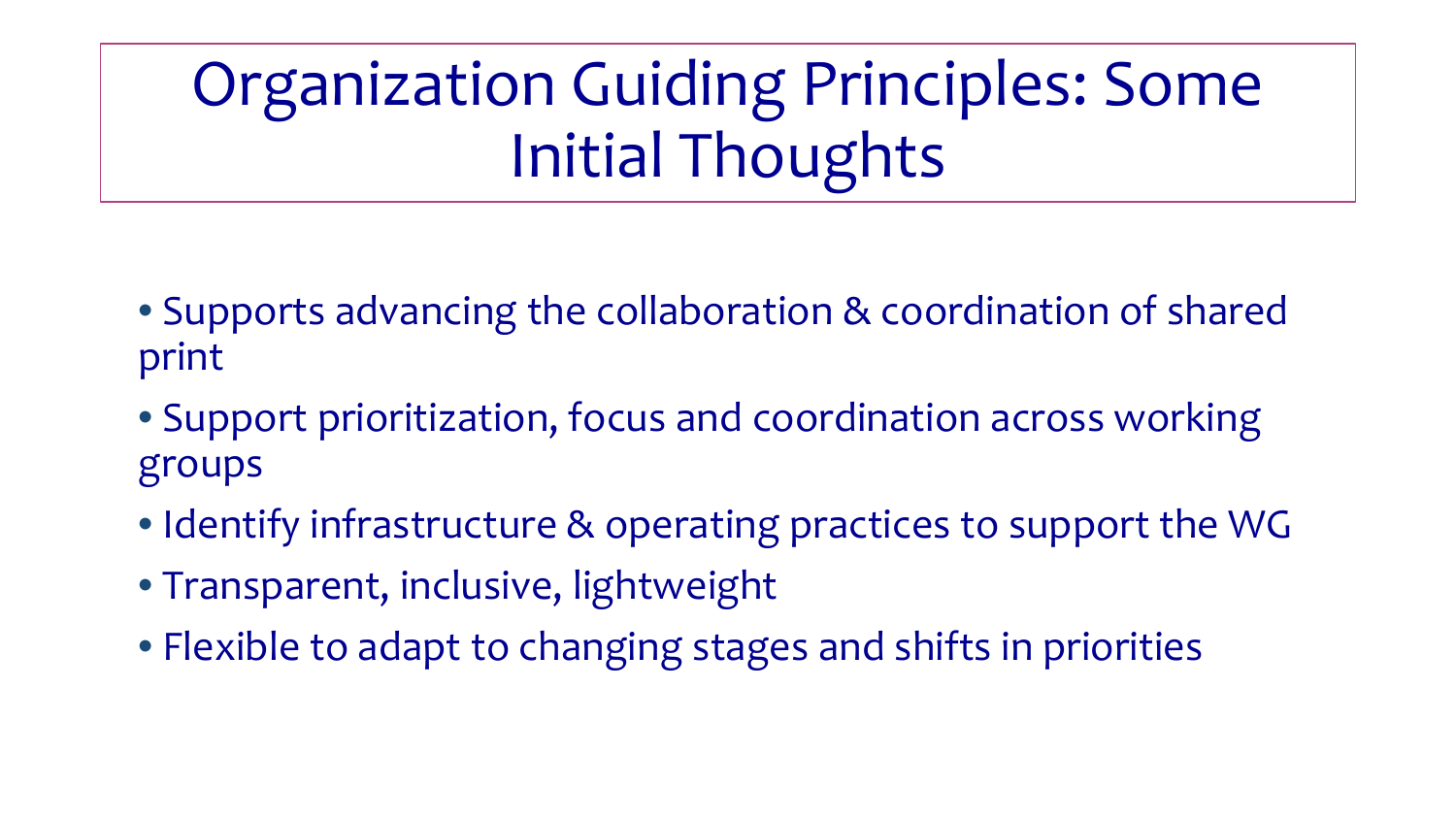## Organization Guiding Principles: Some Initial Thoughts (con't)

- Cost-effective: contain costs to align with value
- Considers the relationship to local shared print programs including funding support & staffing
- Considers a means of leveraging the collective will for lobbying efforts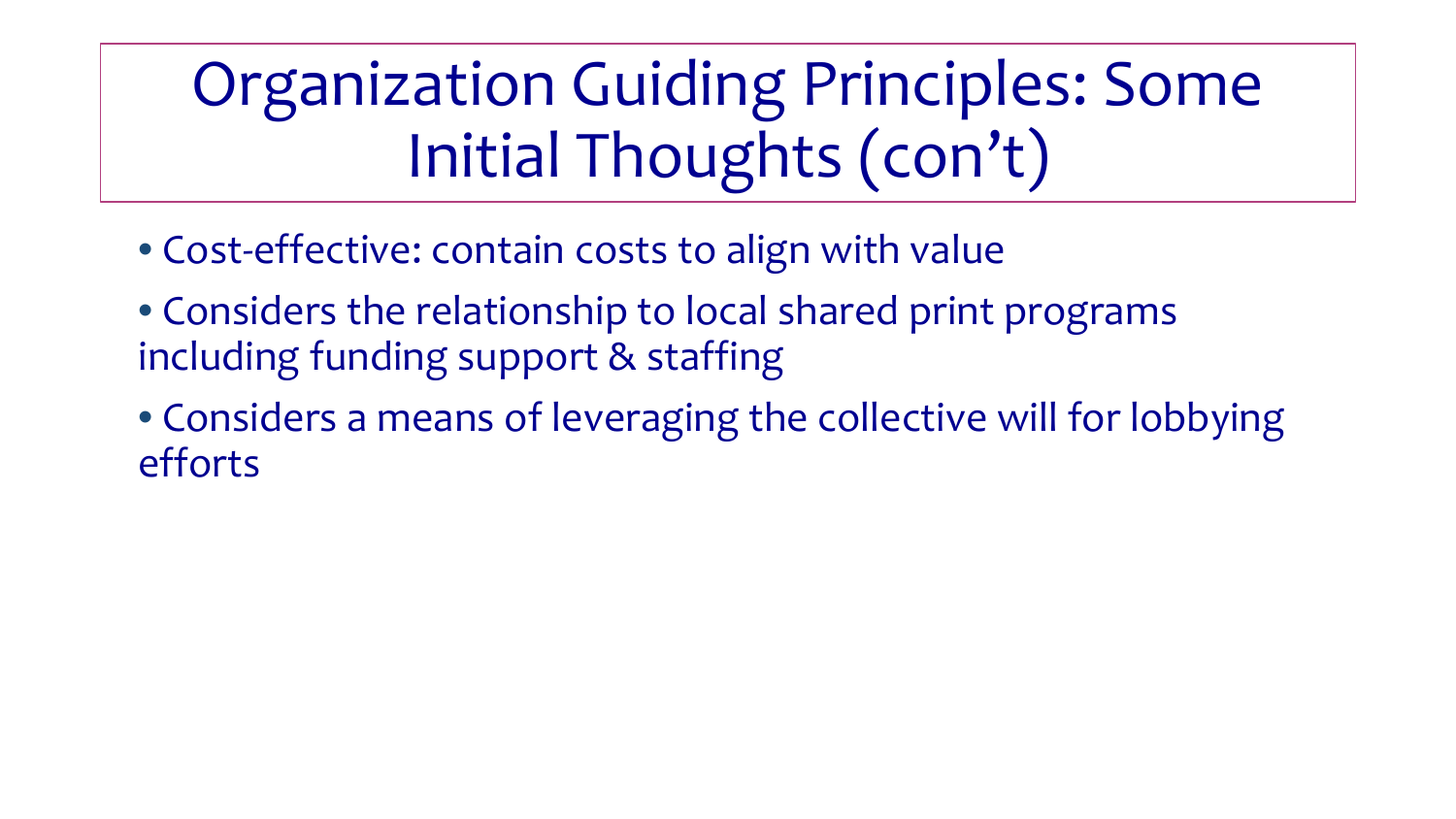## Shared Open Retention Data Working Group

- Focus on shared open record of retention commitments with costeffective ways to participate and the ability to analyze. Transparency and openness of collective data paramount.
- The Working Group conducted these activities:
	- Developed an inventory of where/how shared print monograph groups are currently recording retention data [\(https://bit.ly/2JhzmC9\)](https://bit.ly/2JhzmC9)
	- Developed a draft document "Use Cases for Shared Open Retention Commitment Data" [\(https://bit.ly/2JxaqpN\)](https://bit.ly/2JxaqpN)
	- Prepared recommendations for the Summit group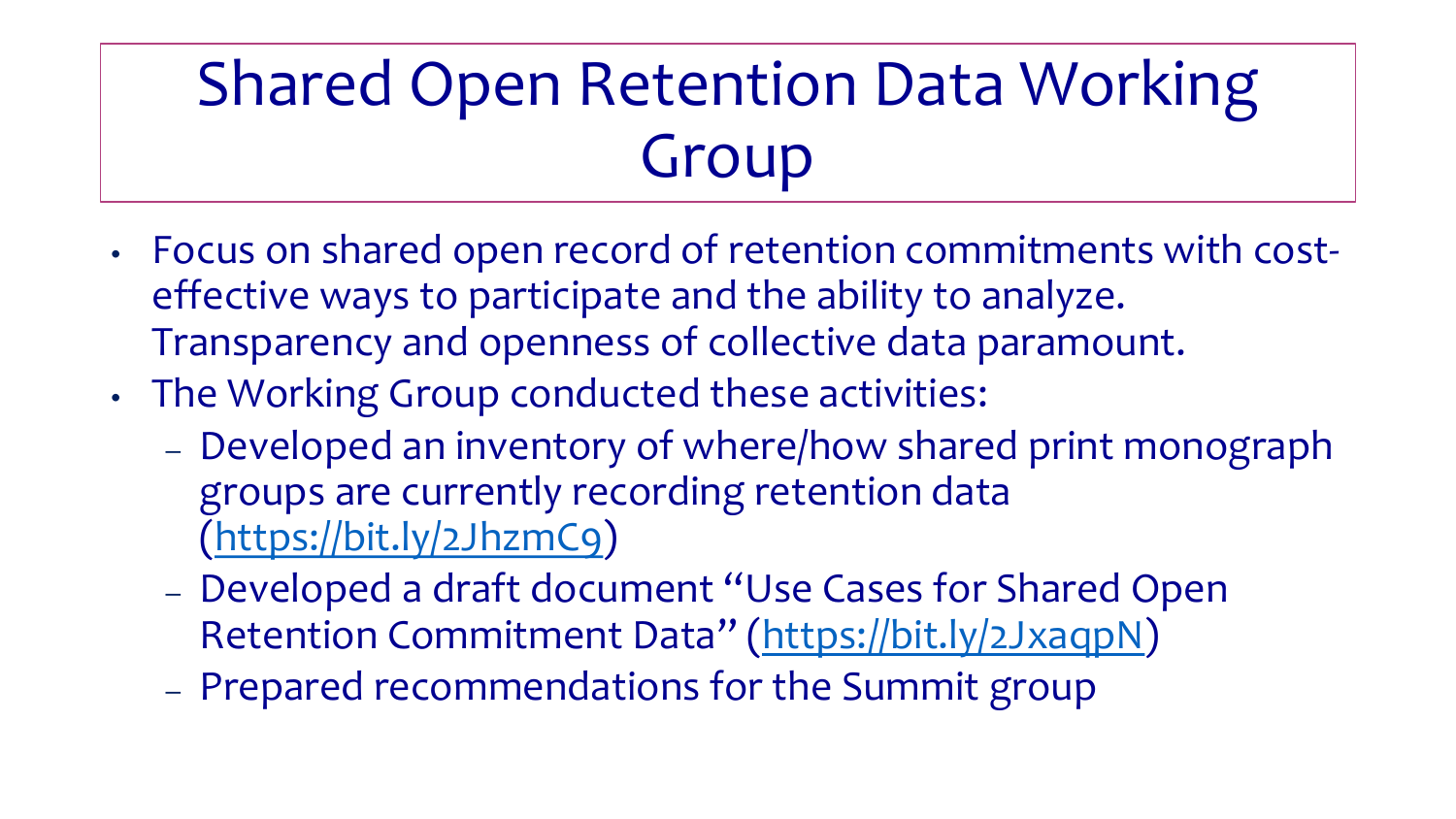#### Recommendations

#### **Primary recommendations:** •

• Explore a separate interim or bridge solution for an open shared print data repository pending longer-term development by OCLC

#### **Steps:**

- Complete the Use Case document and identify priorities
- Invite interested organizations to respond, describing their current and nearterm functional capabilities and outlining any membership or business case issues
- Present results to the Summit at the next meeting. This would be a preliminary exploration; significant additional work would be needed to implement any solution.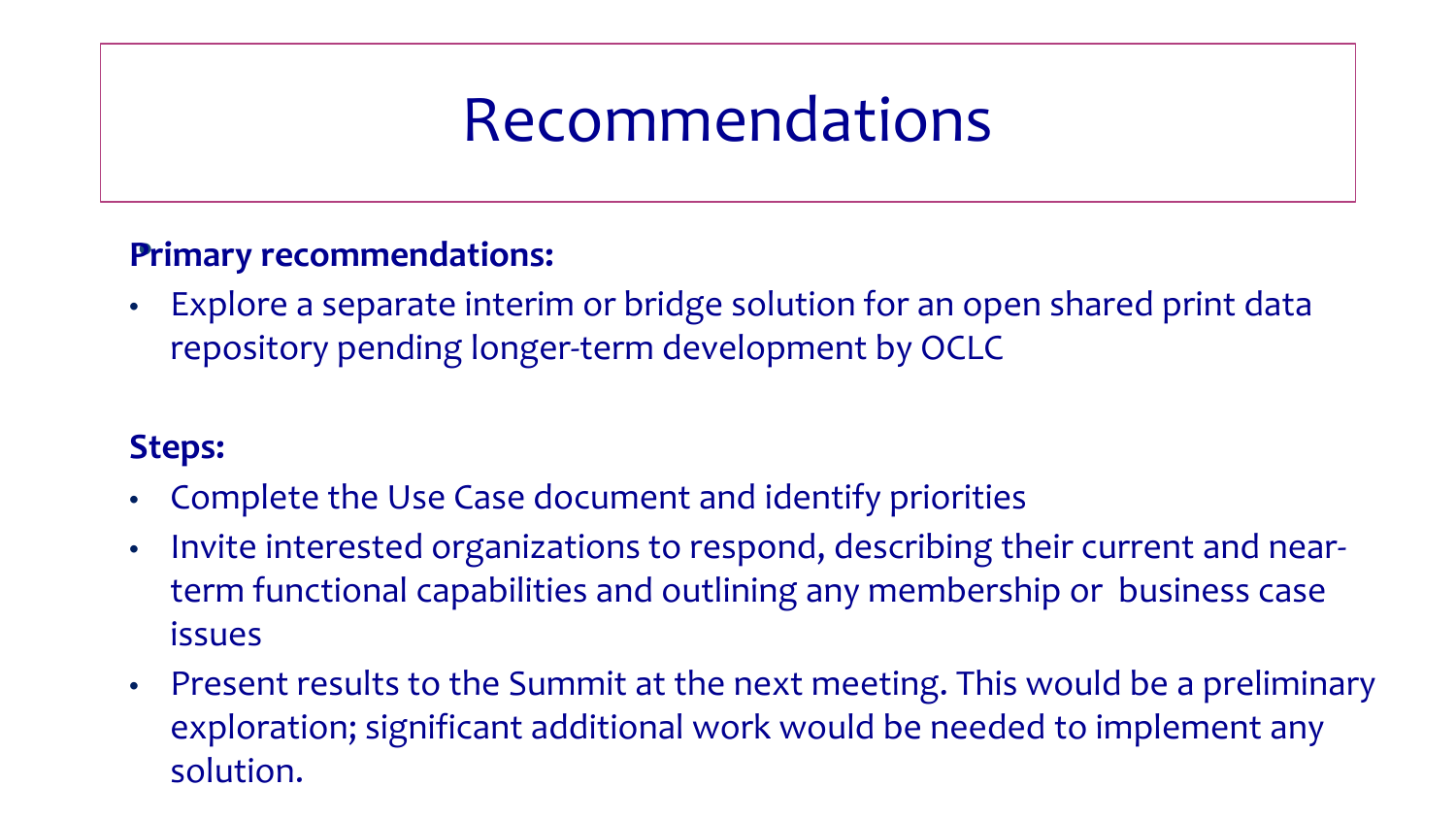## Resource Sharing Working Group

- Began by surveying existing programs to:
	- Understand current policies and practices for resource sharing within and across programs
	- Investigate opportunities for deeper collaboration
- Data showed that Resource sharing as a set of activities is well established at the both the institutional and consortial levels. However, it remains fairly de-centralized.
- Little or no standardization on service expectations
- Few written best practices
- Just beginning to consider tracking statistics to understand the impact of shared print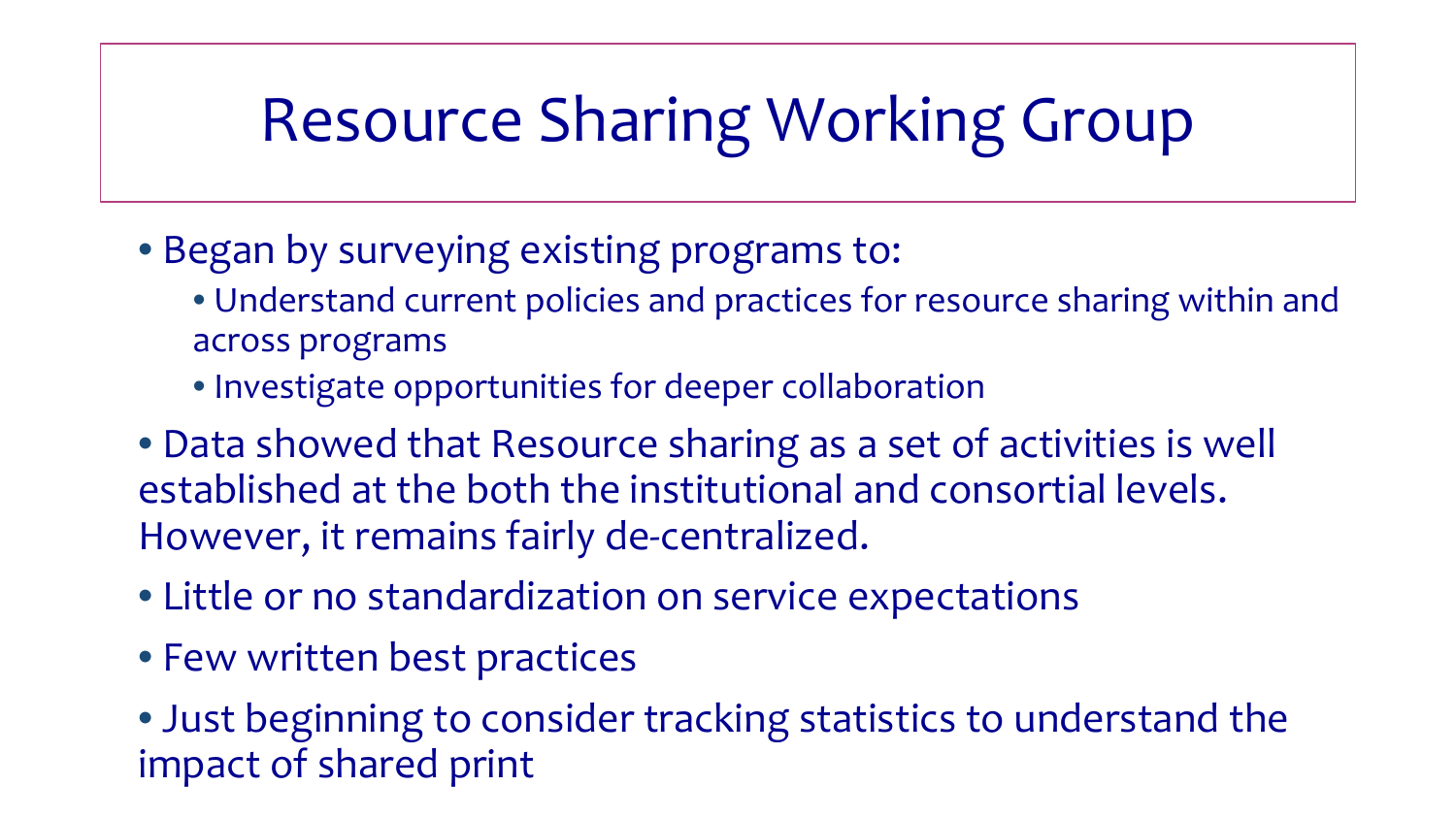#### Opportunities for further work

- Encourage organizations to make their policies and practices more readily available
- Encourage more standardization in resource sharing
- Encourage development of best practices for
	- •Service times
	- •Policies
	- •Statistics
	- •Use of OCLC codes for retained monographs
- Examine whether there is an appetite in the community for coordination of best practices / principles.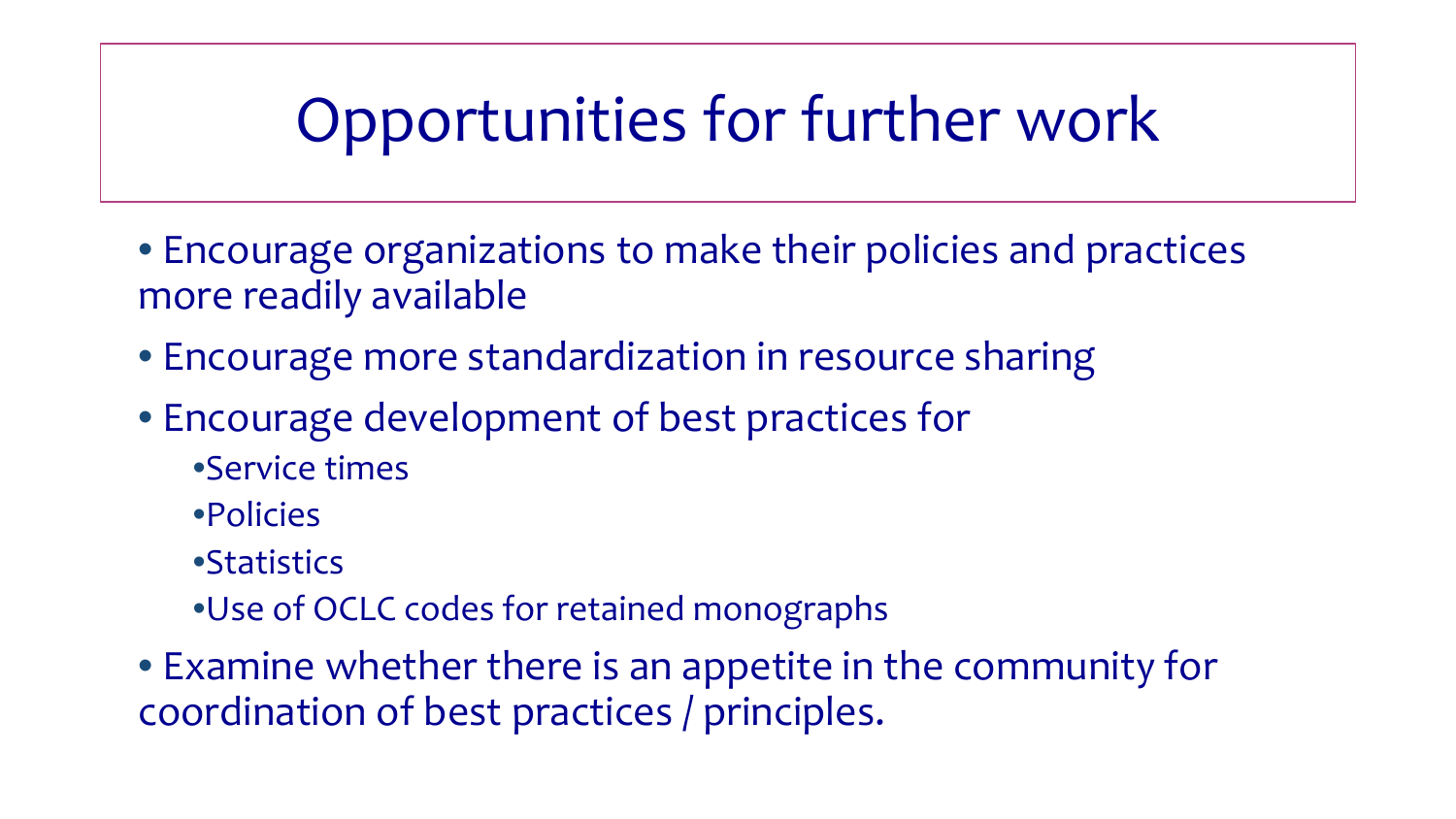#### Standards Working Group

• **Charge:** The Standards Working Group will explore the possibility of establishing a group that will create (and share) community standards and perhaps even certify compliance and define levels (cf. LEED). Standards could include levels of validation, storage conditions, digitization, rareness/scarcity, optimal number of copies for various kinds/types of books, services based on retained print, national print retention rightsizing, data quality (not only for bibs, focus on metadata for holdings, access, and retention commitments).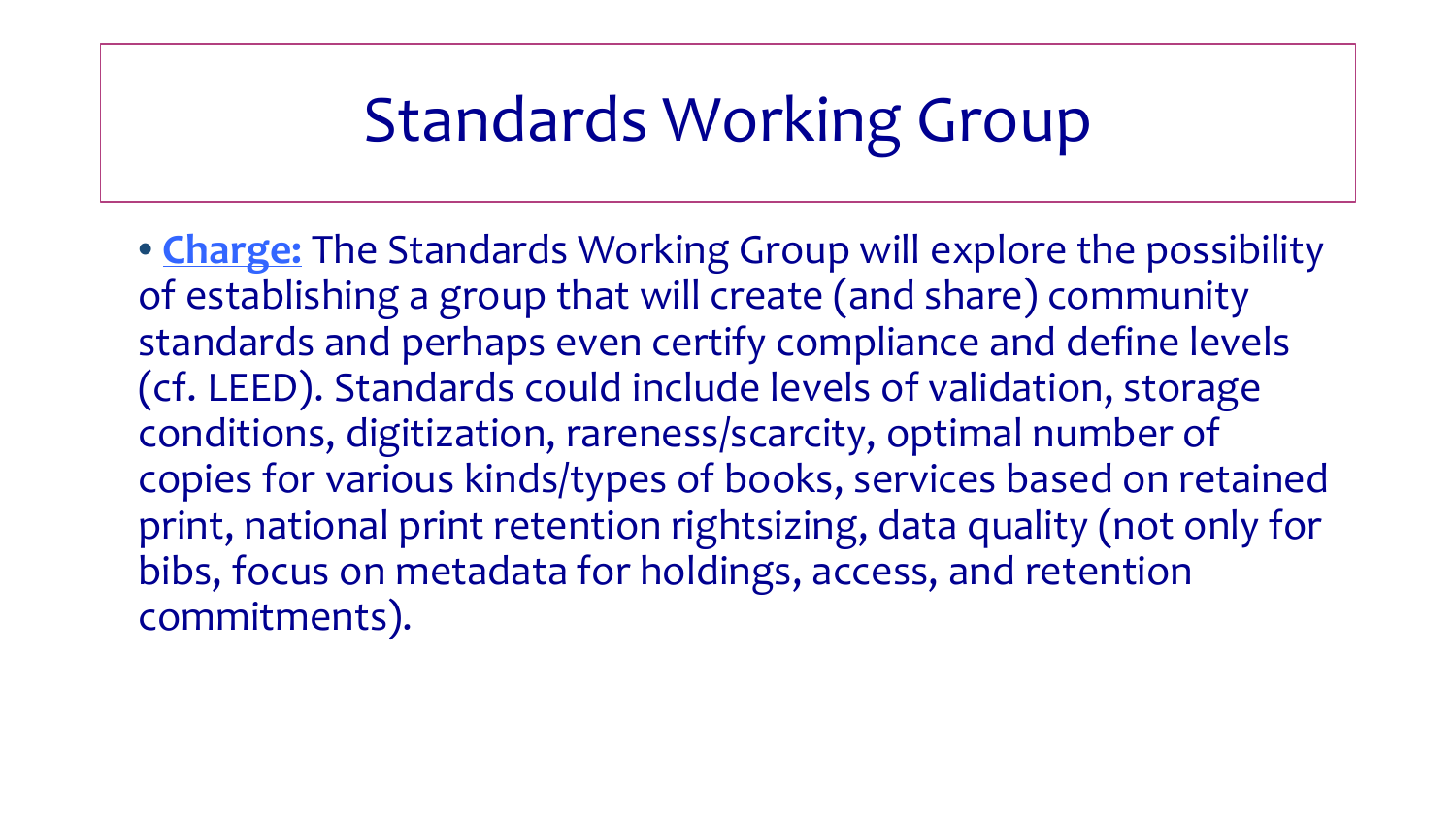#### Recommendations

- Create a new working group, composed of individuals active in the following categories:
	- Specialists in institutions involved in shared print (metadata, resource sharing, collection management?)
	- Shared print program representatives (i.e., folks like above, but who focus at system level)
- That the mission of the new working group should be:
	- To support trust and reliance in a system of shared monograph retention, promote, identify and/or establish community standards and perhaps even certify compliance. Such standards, best practices and guidelines will support better local decision-making, speed resource sharing, strengthen long-term preservation, and ensure interoperability between the diverse networks and programs that will administer retention locally.
	- Email: [mmendez@blc.org](mailto:mmendez@blc.org) if interested in serving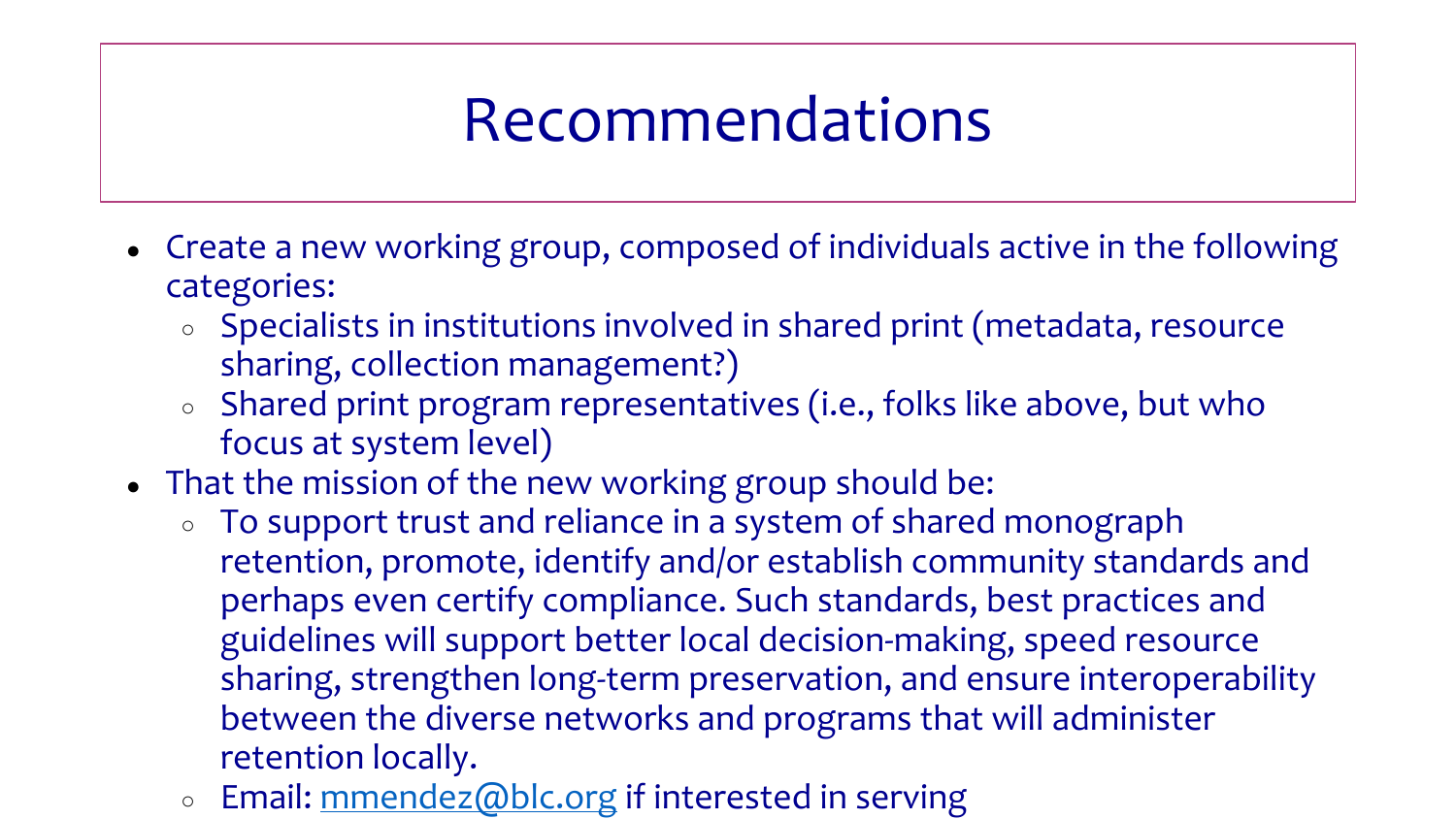## Recommendations (con't)

- Timeline and deliverables
	- **First 6 months:** Environmental scan of existing standards and guidelines\*
	- **Next 3 months:** Building on the scan, identify gaps where guidelines are lacking. Consider how to fill the gaps. Prioritize the order in which gaps should be addressed, and possibly by whom.
	- **By nine months:** Write/share a report and recommend next steps

\*Some of the areas under consideration: metadata, validation, storage environment, condition, replacement actions, optimal number of copies & last copy, etc.

We invite feedback from the community on existing standards via this crowd-sourced document –

<https://sites.google.com/a/blc.org/summit/>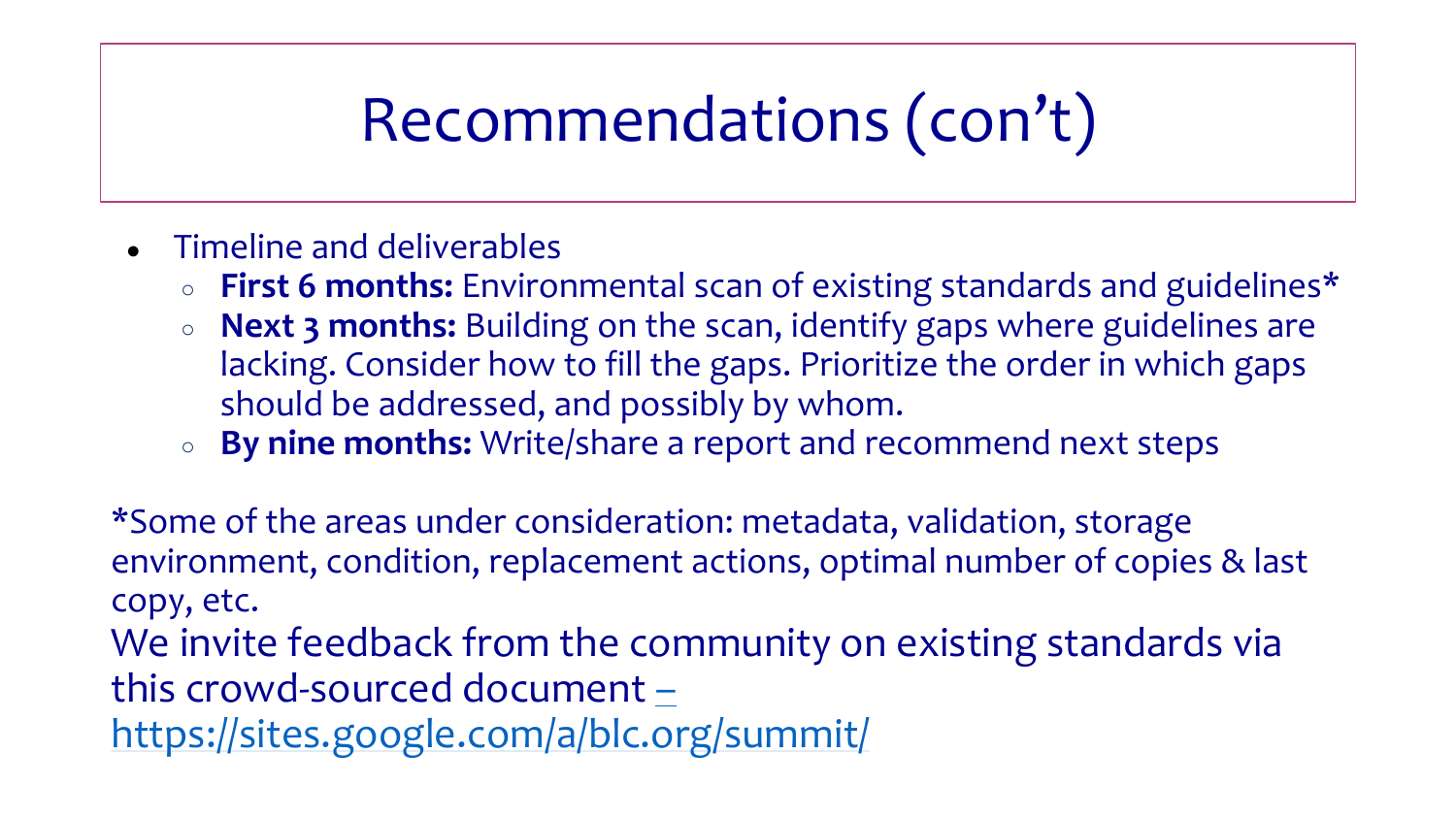## Risk Research Working Group

- This group is charged with identifying monographs that are at risk and why. The Task Force will:
	- Perform a scan of existing and previous risk related projects.
	- Review available data, for example the EAST Validation study
	- Identify gaps in risk models and research
	- Propose research to fill any exposed gaps
	- Advise interested parties if there are imminent risks to the completeness or accessibility of the printed record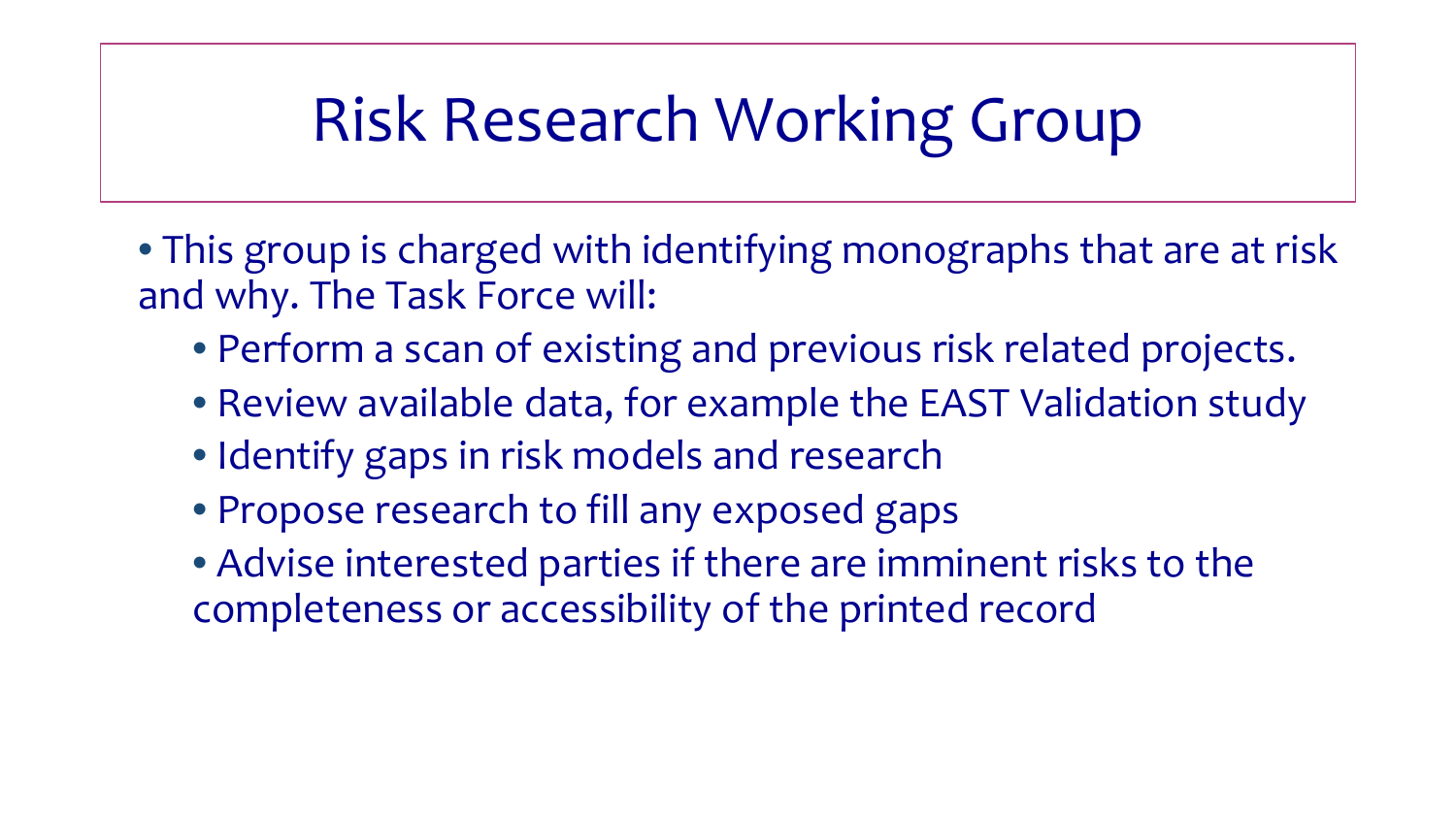#### Risk Research (con't)

#### **Milestones:**

- •Sept.1 Complete review of prior work
- •Dec.1 Compile a list of research gaps with priorities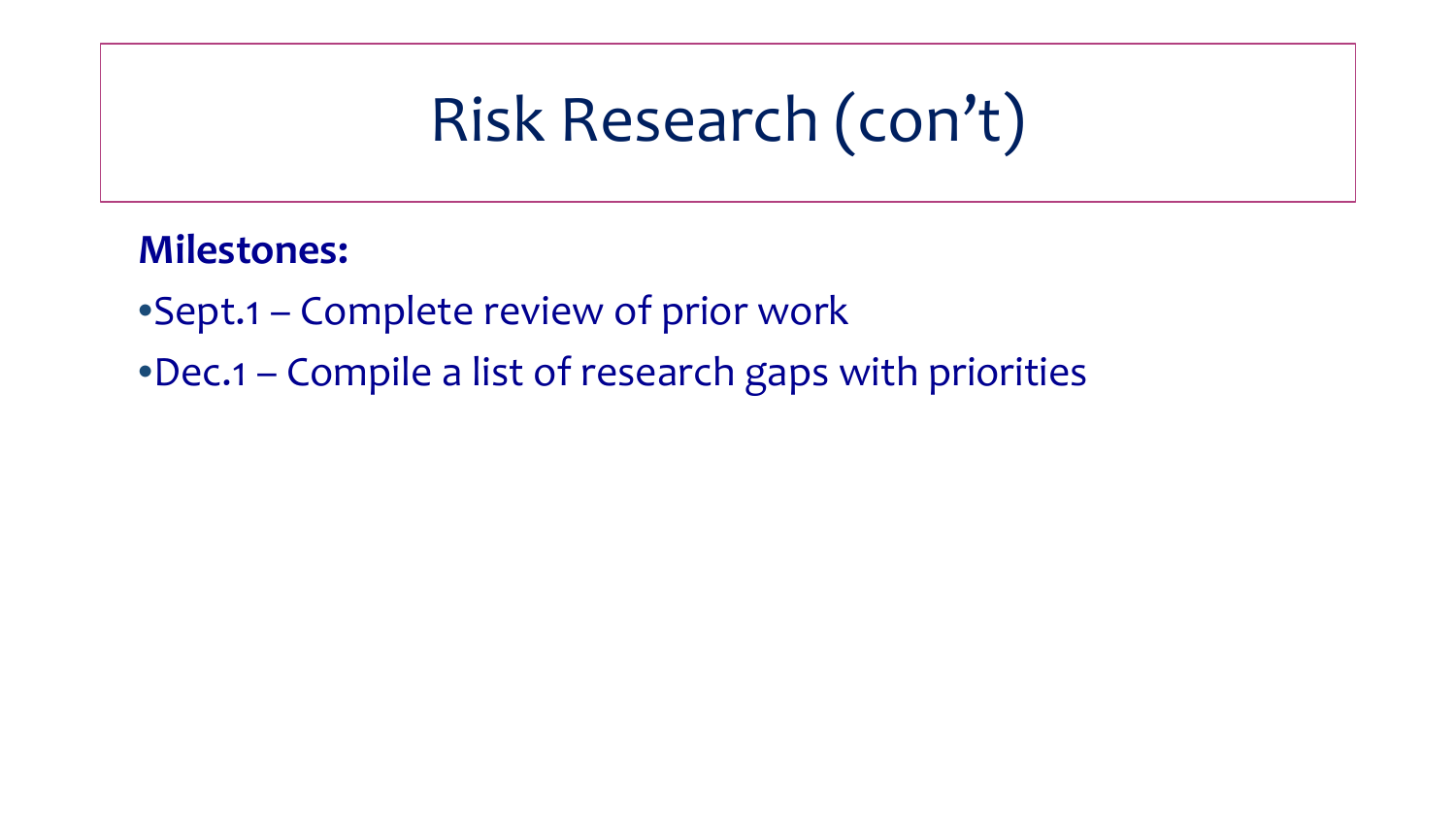#### Communications Working Group

- The Shared Print Communications Working Group was tasked with enabling the development of compelling narratives around shared print. The group's initial work to carry out this assignment focused on defining target audiences for communications and then exploring ways of determining why shared print efforts are important for each constituency.
- Began by identifying core audiences for communications and then began to explore how best to engage each audience group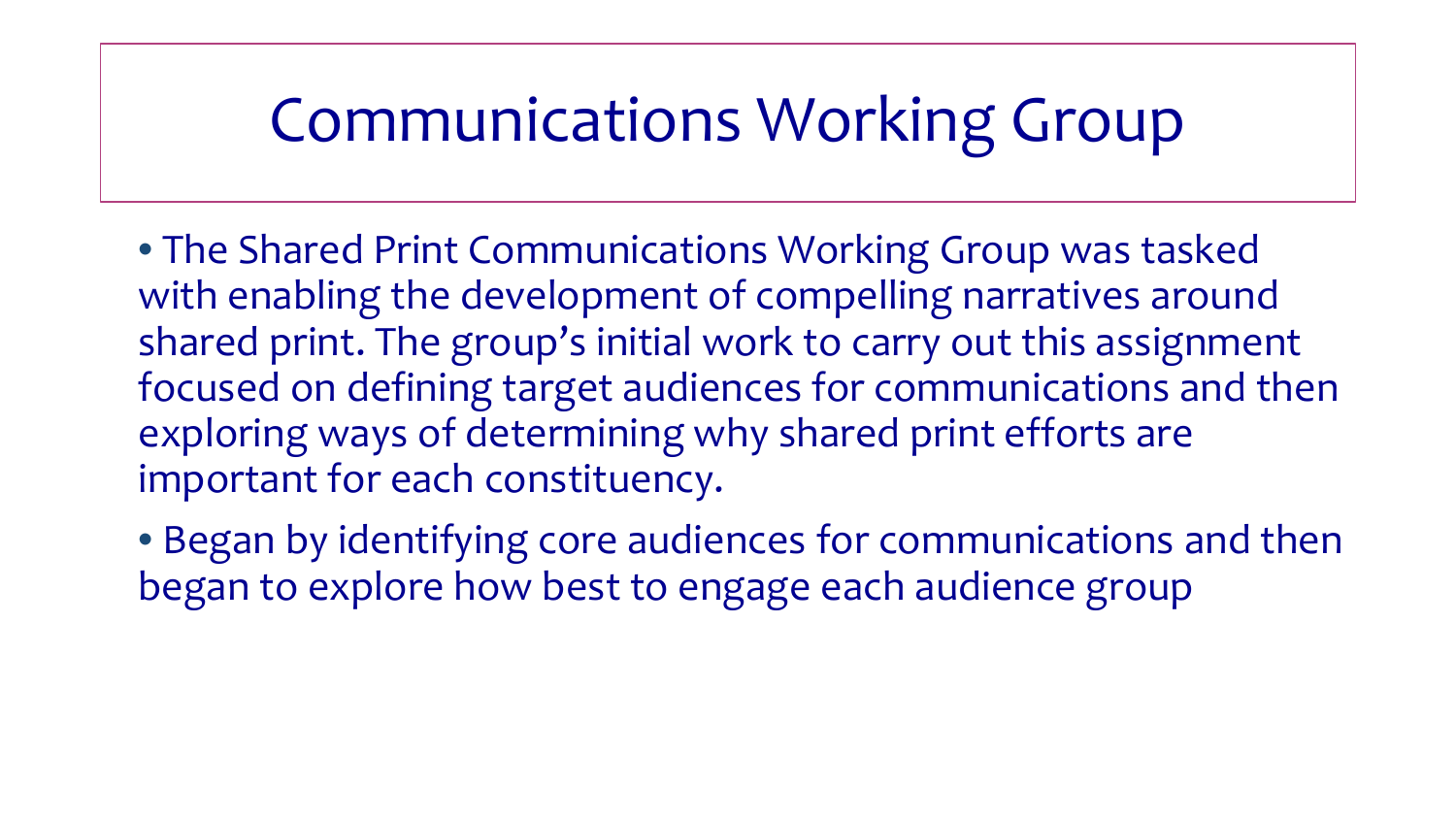#### The Audiences and Narrative Matrix

- University administrators, faculty (humanities, social sciences, STEM), students, library staff and administrators, consortia members, general public, very large research libraries, and smaller (non-research) libraries.
- Developed [a narrative matrix t](https://docs.google.com/spreadsheets/d/15t-Gzz9aY9wtU4ys8gggnlP3XngPqEeiYO_VECPo41E/edit#gid=1323658983)o formulate and test assumptions about each group
- Done through:
	- •Reviewing news articles
	- •Conversing with representative members of each group
	- •Gathering information from communication and marketing staff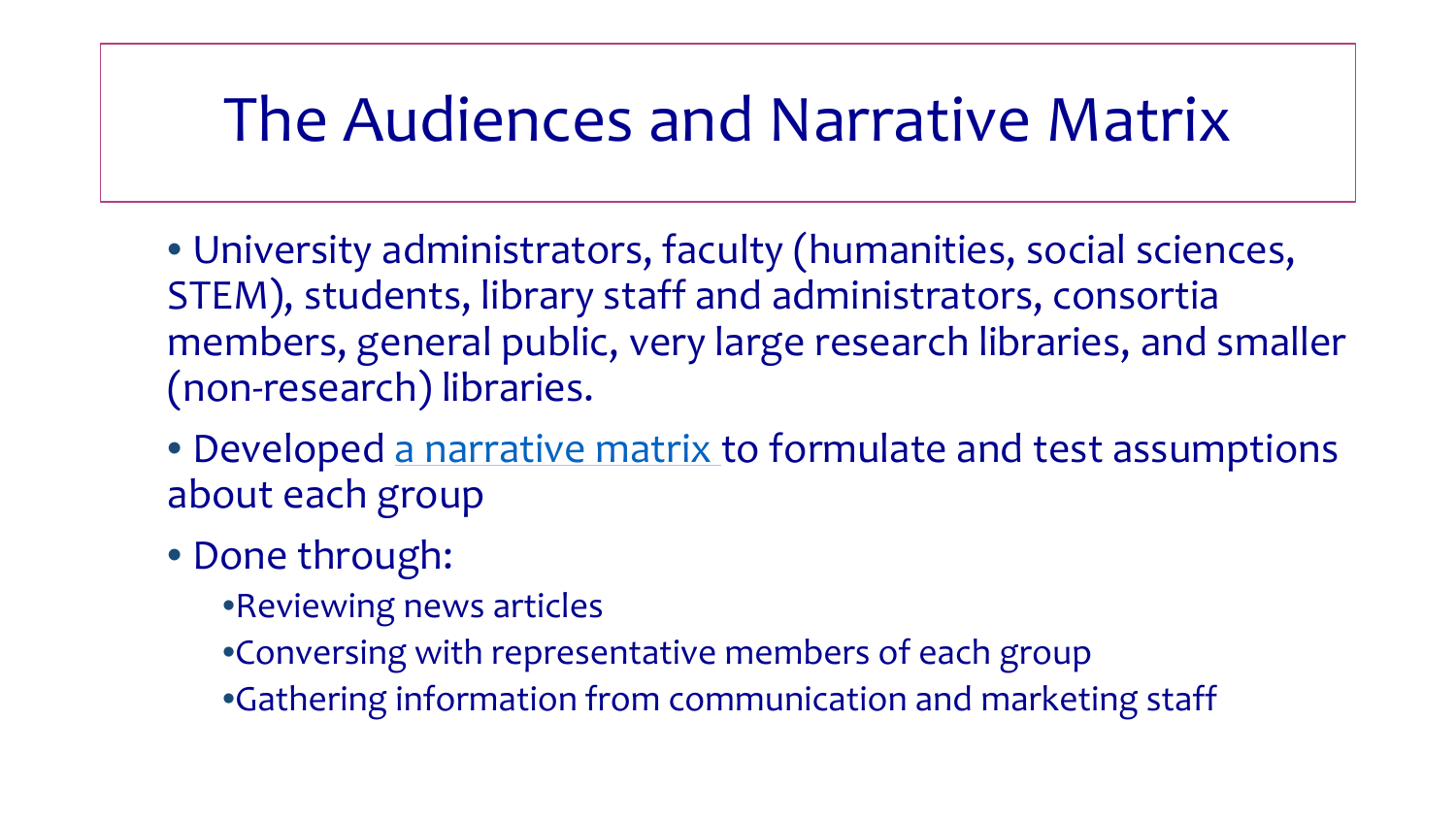#### The Narrative Matrix

| А                  | B                                   | С                                                                            | D                                                                                                                                                                                                      |                                                       |                                                                                                                                                                                                                                                              | G                                                                                                                                                                                                                                                     | н                                                                                                                                                                                                                                               |
|--------------------|-------------------------------------|------------------------------------------------------------------------------|--------------------------------------------------------------------------------------------------------------------------------------------------------------------------------------------------------|-------------------------------------------------------|--------------------------------------------------------------------------------------------------------------------------------------------------------------------------------------------------------------------------------------------------------------|-------------------------------------------------------------------------------------------------------------------------------------------------------------------------------------------------------------------------------------------------------|-------------------------------------------------------------------------------------------------------------------------------------------------------------------------------------------------------------------------------------------------|
|                    |                                     |                                                                              | Assumptions to Test (When do they need to be tested again?)                                                                                                                                            |                                                       |                                                                                                                                                                                                                                                              |                                                                                                                                                                                                                                                       |                                                                                                                                                                                                                                                 |
| <b>Audience</b>    | <b>Ways to Test</b><br>Assumptions* | <b>Experts to</b><br><b>Consult to</b><br><b>Develop</b><br><b>Narrative</b> | Most<br>compelling<br>mediums for<br>storytelling                                                                                                                                                      | <b>Kinds of</b><br>storytellers<br>they most<br>trust | <b>What is</b><br>∣most<br>important to<br>them                                                                                                                                                                                                              | Nightmares Daydreams                                                                                                                                                                                                                                  |                                                                                                                                                                                                                                                 |
| Humanities faculty |                                     |                                                                              | Word of mouth from<br>peers, industry news<br>such as the Chronicle<br>of Higher Ed., newer<br>faculty are users of<br>social media/twitter,<br>any "news" outlet that<br>recognizes their<br>research | Other humanities<br>faculty                           | Ability to access<br>and browse books<br>and other scholarly<br>resources.<br>Search/discovery -<br>locating books.<br>For some faculty<br>ease of access<br>rather than<br>physical browsing<br>is important (so<br>good ILL<br>infrastructure,<br>document | Soulless,<br>bookless library.<br>Loss of ability for<br>serendipity. Loss<br>of print reading<br>culture.<br>Complete/clear<br>metadata that<br>helps them<br>understand what<br>they will request.<br>Incomplete<br>metadata leads<br>to requesting | Being immersed in<br>the stacks.<br><b>Ensuring that</b><br>books are<br>preserved and<br>remain available to<br>them.<br>Complete/clear<br>metadata that<br>helps them<br>understand what<br>they will request:<br>viewable tocs and<br>index. |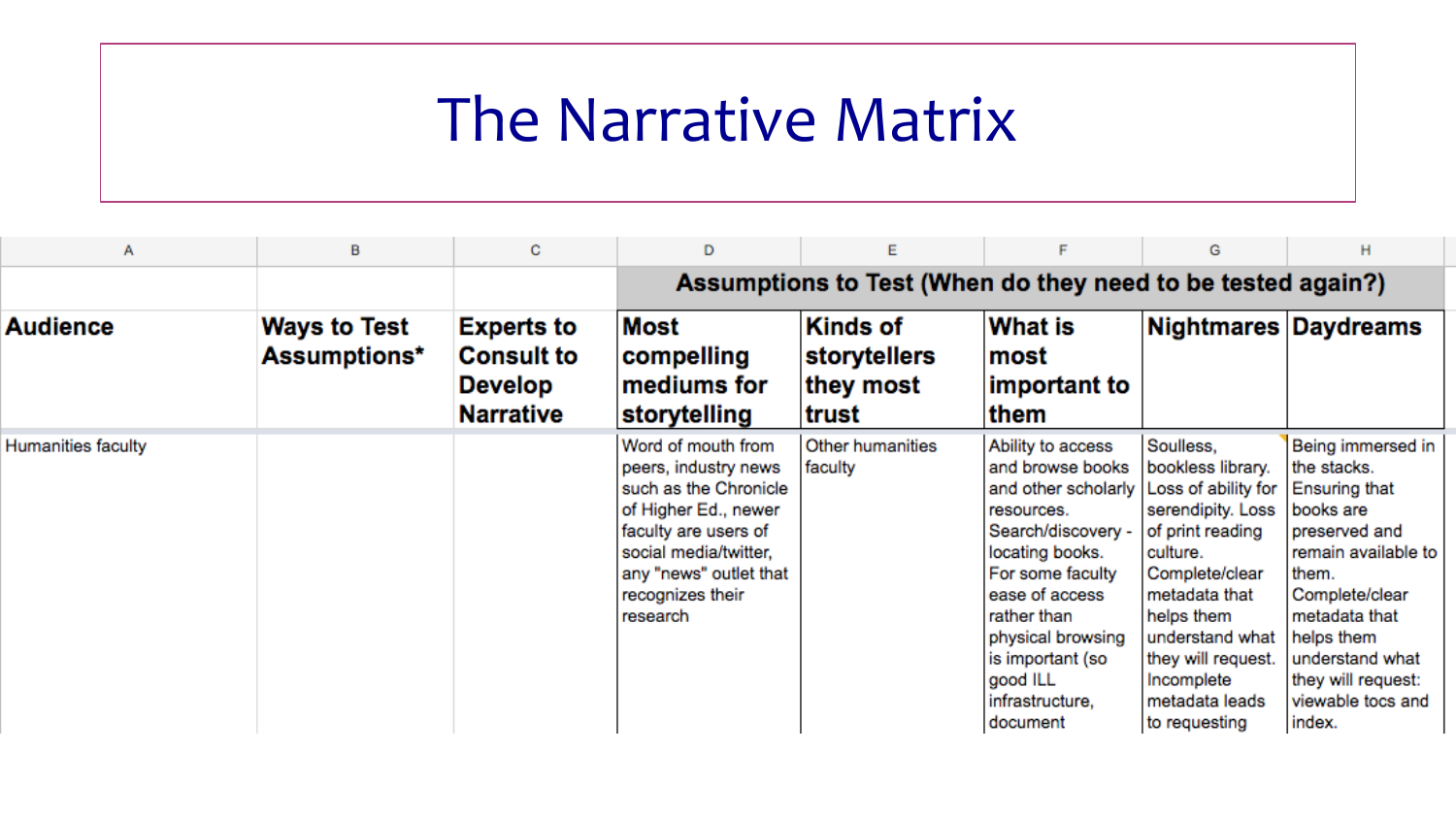#### Conclusions to Date

- Members of the academic community care deeply about books
- It is imperative that the stories we tell focus on expanding and guaranteeing access
- Shared print is a component of these stories, but it is not THE **STORY**
- We must maintain an acute awareness of audience in all of our storytelling
- We must be vigilant against falling into the trap of telling stories to each other: the key is to tell compelling stories that resonate with those outside libraries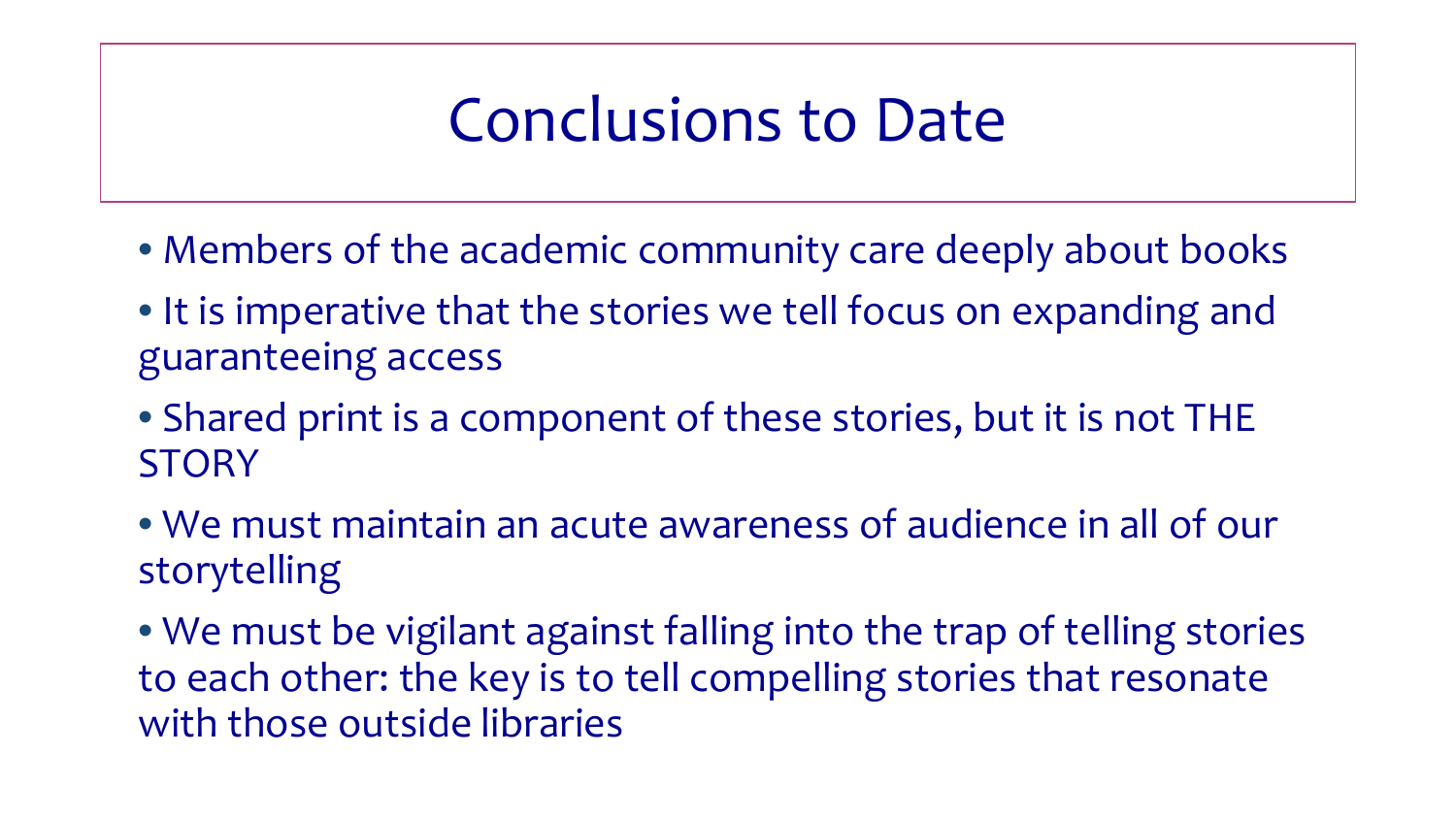#### Recommended Actions

- A key role for Shared Print Group is a non librarian who is a strong communicator and advocate of libraries; create and fill this role.
- •Tell the story of our work to expand and guarantee access.
- •Establish realistic expectations around access to collections, and then meet (or exceed these expectations) so as to build constituents' trust.
- •Tell the story of unique and interesting collections and how libraries take great care of them (e.g. preservation) and how even non-research libraries have such items and can participate in shared collaboration
- •Create a list of stopwords and library jargon; words that we should strongly consider NOT using when communicating to key stakeholders outside libraries.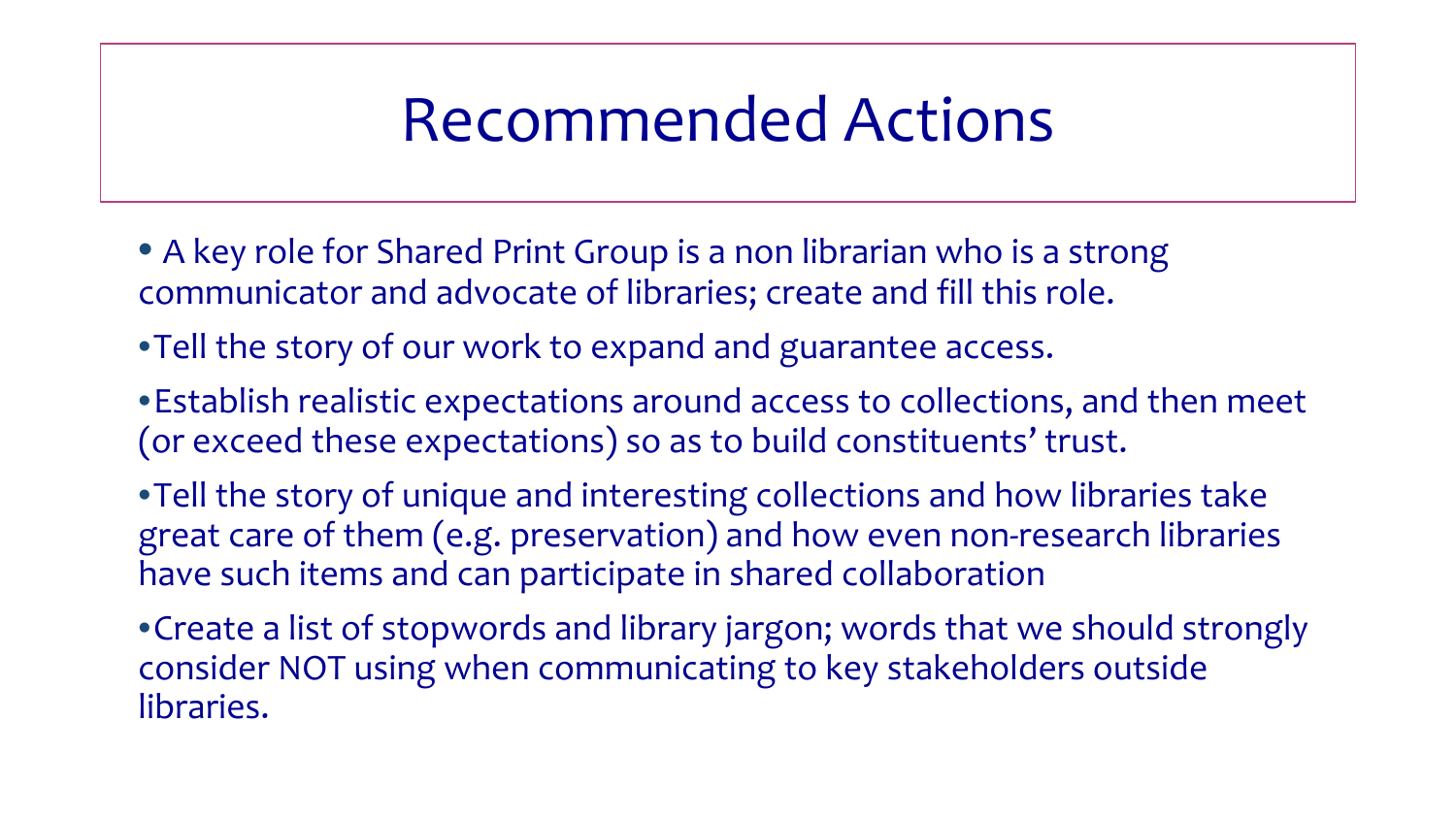#### Next Steps

- Each Working Group has specific plans for continuing in some way over the next 3-6 months
- EAST anticipates sponsoring a follow-up meeting in late fall/early winter to push forward with the work
- We invite feedback from the community on two documents:  $\pm$ <https://sites.google.com/a/blc.org/summit/>
	- •**Use cases for shared open retention data**
	- •**Crowd-sourced document on existing standards**
- Our goal is to be as transparent as is feasible and to engage deeply with other organizations who share our mission and goals
- So, stay tuned….